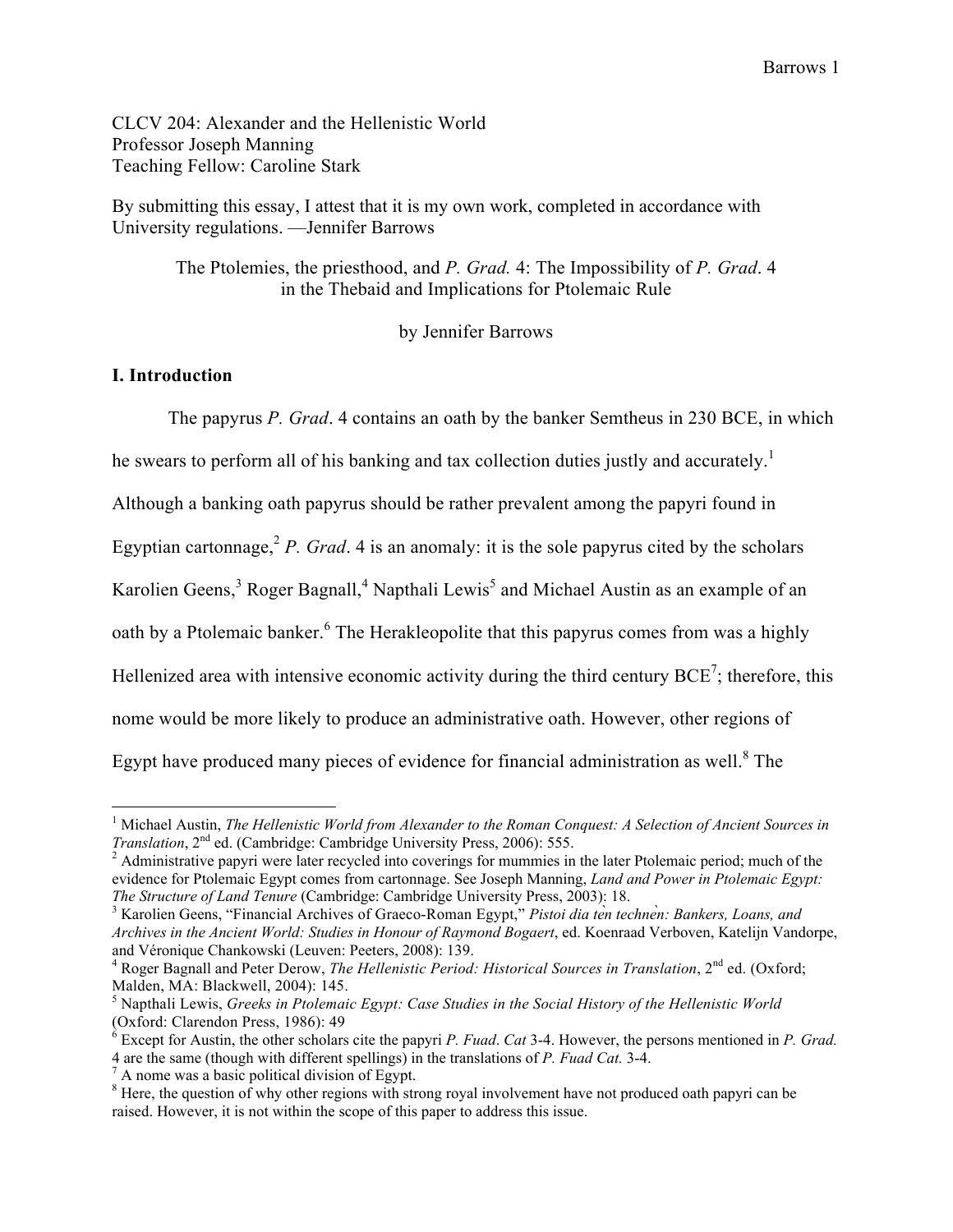Thebaid's temples, for example, were financial centers for the Thebaid and collected various taxes from their land (Manning 70). Archives from the praktor Milon and from the temple of Edfu in the Thebaid demonstrate the temples' financial administration, but these archives do not include similar oath papyri. <sup>9</sup> This paper will argue that the existence of an oath like *P. Grad*. 4 stems from the differences in administrative control between a state-controlled region like the Fayum and the Thebaid's temple-based system: no oath papyrus can be traced back to the Thebaid because the Ptolemies, foreign to Egypt and keen to appease their subjects, had to accommodate the power of the temple administrations by limiting the state's presence.<sup>10</sup>

This paper will address this hypothesis in three sections. The first section will discuss the general significance of the papyrus and provide a general picture of the Ptolemaic financial administration. Then, a history of the Thebaid's temple financial system will show that temple priests in charge of the Thebaid's finances would not have sworn a fiduciary oath to the state. Finally, the last section will discuss how the Ptolemies accommodated the temples in their centralization efforts and why these accommodations mean that the Thebaid could not have produced an oath papyrus or, at the least, enough papyri for one to exist today.

### **II.** *P. Grad***. 4: its Issues and Implications**

The oath implies a high level of bureaucratization and state control in the Fayum's financial administration, tight control that reflects the Ptolemies' desire to maximize revenues from their land. While both their banking and tax farming institutions were derived from Greek precedents, the Ptolemaic system was unique in monopolizing the system, as Ulrich Wilcken

 <sup>9</sup> Sitta Von Reden, *Money in Ptolemaic Egypt: From the Macedonian Conquest to the Third Century BC* (Cambridge: Cambridge University Press, 2007): 9; for examples of papyri from Edfu and other places of the Thebaid, see Katelijn Vandorpe and Willy Clarysse*, Edfu, An Egyptian Provincial Capital in the Ptolemaic Period* (Wettteren: Universa Press, 2003).<br><sup>10</sup> For the purposes of this paper, the Fayum, the Herakleopolite nome's neighbor, will be used as a point of

comparison to the Thebaid due to the more readily available research on the Fayum. Assumptions about the Fayum cannot be perfectly applied to other nomes, despite their proximity, but for the purposes of this argument, the Fayum will serve well.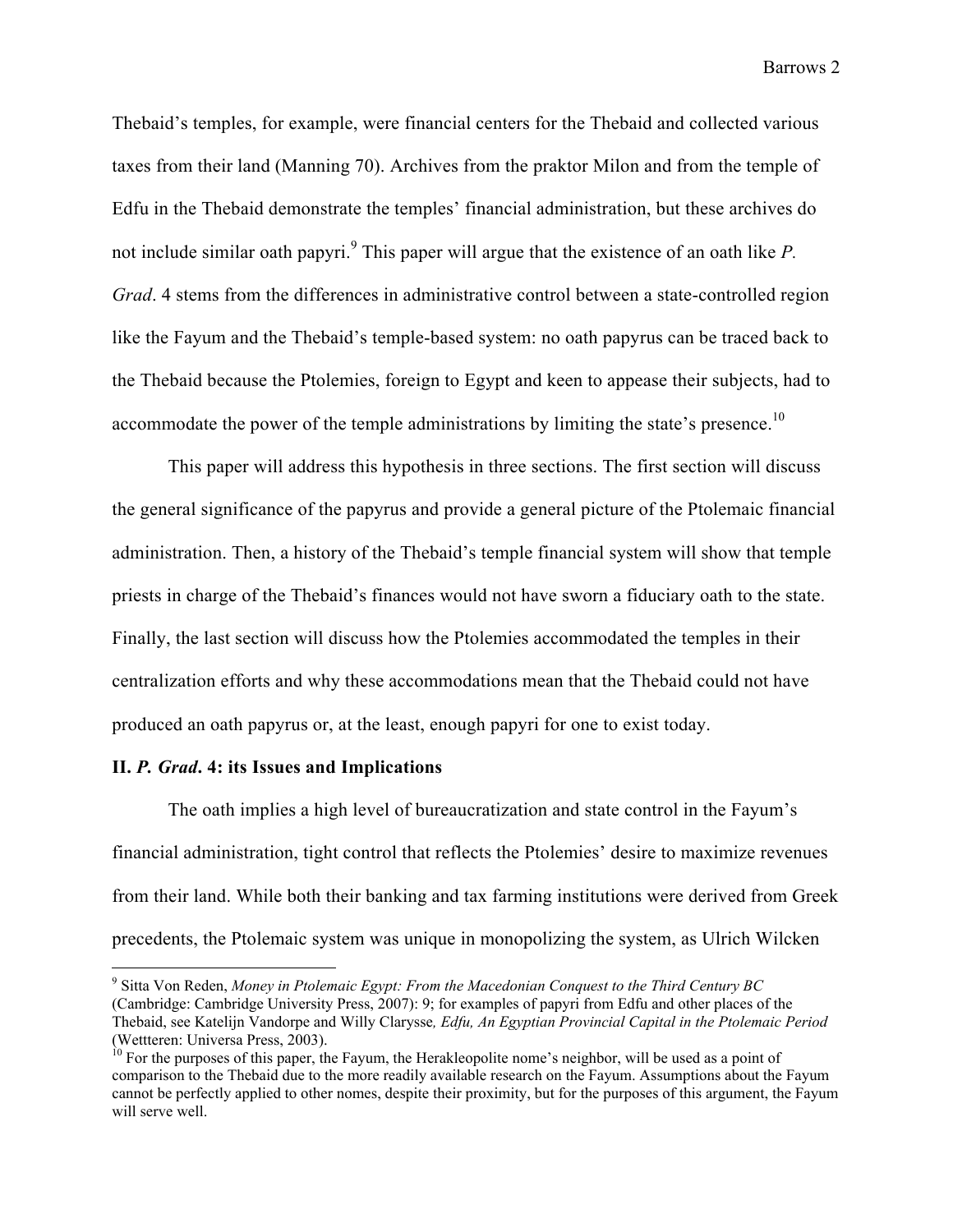noted,<sup>11</sup> with three levels of bureaucracy to ensure that the king's estate- that is, virtually all of Egypt – reaped the highest revenue possible (Geens 139; Bevan 133).<sup>12</sup> These three levels are clearly delineated in *P. Grad.* 4: Semtheus swears to carry out his duties under Kleitarchos who in turn is subordinate to the banker Asclepiades at the nome level. *P. Grad*. 4 also implies that there was a set of regulations over the banking system since Semtheus outlines what he should and should not do as a banker. Indeed, the Ptolemies emphasized regulations in their bureaucracy in order to maximize their tax revenues: Ptolemy II Philadelphus' Revenue Laws (c. 259 BCE) aimed to provide a degree of stability and security for their tax revenues through checks on their bureaucracy. <sup>13</sup> The oath papyrus, dated not too long after the imposition of the Revenue Laws, corroborates with the tight instructions of the Revenue Laws in showcasing the level of concern the Ptolemies had over their tax revenues. To guarantee that no taxes escaped from the system, the Ptolemies then needed to closely control every step of the process.

While there were regulations and various checks on each level of the bureaucracy, the Ptolemies must have required an oath of loyalty as an extra preventive measure against fraud. *P. Grad*. 4 includes not only an oath of loyalty, but also recognition of punishment in the event of mismanagement ("should I owe anything more/for my management…recovery of my debts shall be at my expense from all my [possessions]"). Royal agents thus had a personal, in addition to legal, responsibility to carry out their duties well. E.R. Bevan characterized Ptolemaic agents as being the Ptolemies' "personal servants,"<sup>14</sup> an idea which seemingly fits with the personal obligation in *P. Grad*. 4. However, Bevan's characterization of officials as

<sup>&</sup>lt;sup>11</sup> Ulrich Wilcken, *Alexander the Great*, trans. G.C Richards (London: Chatto and Windus, 1932): 292.<br><sup>12</sup> Also see Jean Bingen, *Hellenistic Egypt: Monarchy, Society, Economy, Culture* (Berkeley: University of Californ California Press, 2007): 166.<br><sup>13</sup> Bagnall 181<br><sup>14</sup> E.R. Bevan, *The House of Ptolemy: a History of Egypt under the Ptolemaic Dynasty,* 1<sup>st</sup> American ed. (Chicago:

Argonaut, 1968): 153.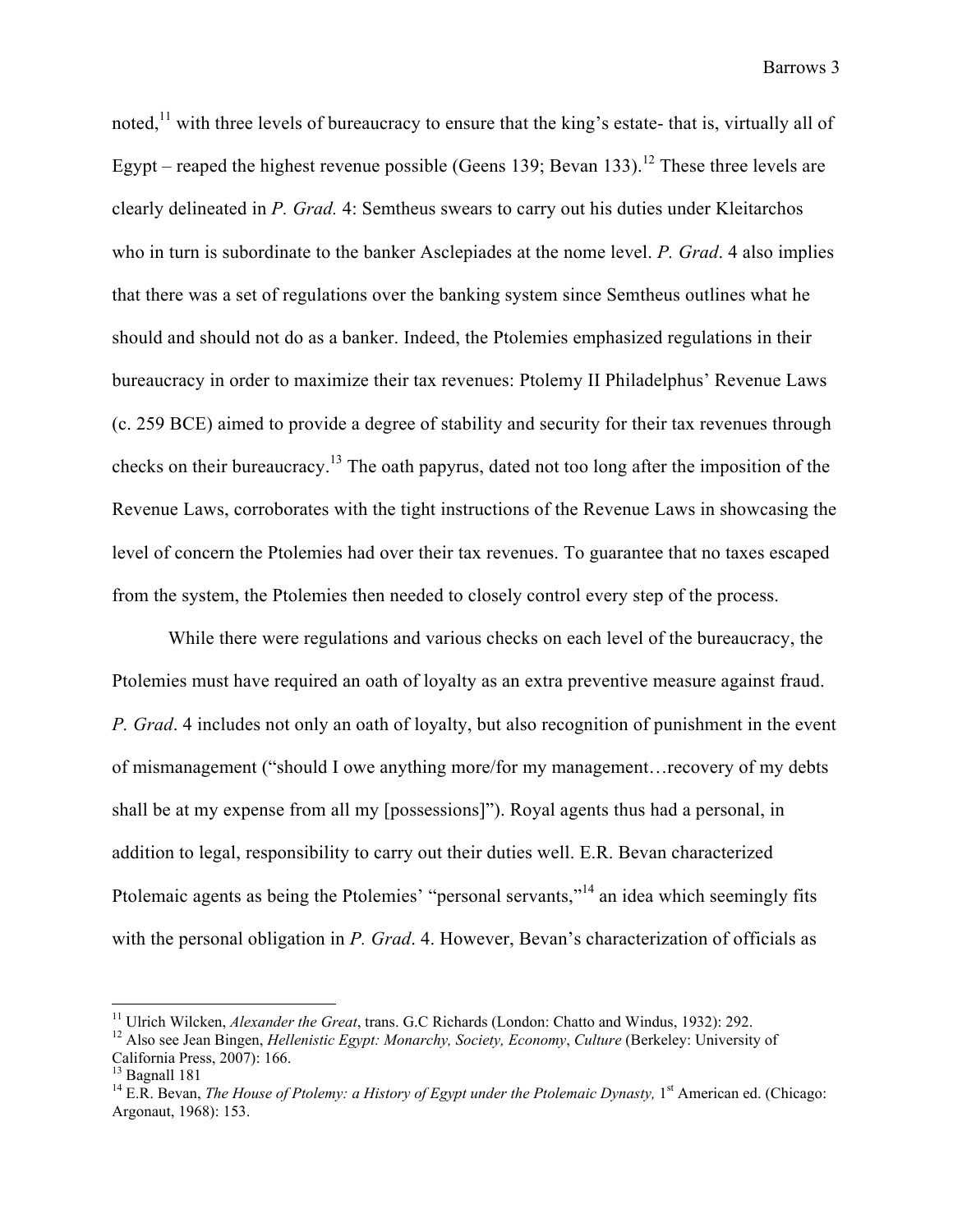servants implies that the royal agents had rarely, if ever, dared to thwart their master. According to Manning, though, there are instances where local elite took money from state coffers at their master's expense (Manning 138). This corruption is a "fundamental observation" of the Ptolemaic bureaucracy, a result of a "hierarchy of economic interests" that often led to conflicts (Manning 138; Bingen 193). This hierarchy can be simplified into the royal agent's balancing act, weighing his responsibilities as a royal official against his position as an intermediary between the ruler and his subjects.<sup>15</sup> Although the Ptolemies wanted their officials to be just, "it was almost impossible for our good official not to be bad" (Crawford 201). An oath and threat like those in *P. Grad*. 4 were hedges against almost inevitable corruption among royal officials; these methods were further measures to ensure the fullest tax revenue possible.

Although the existence of such a papyrus demonstrates the scrupulously detailed Ptolemaic administration, the lack of similar evidence introduces problems of interpretation. Indeed, an inherent problem in using papyri is extracting information without overgeneralization – the lack of evidence imposes limits on how widely inferences can be applied.<sup>16</sup> A fortunate element and "one of the most striking novelties," of the Ptolemaic royal banking system was its extensive record-keeping, evidenced by archives like Zenon's and Menches' (Geens 137, 140).<sup>17</sup> Archives such as these have allowed researchers to create pictures of what the Ptolemaic economy may have looked like. It is difficult to say what kind of picture this papyrus paints of the Ptolemaic economy because of its exceptionality. Since the

 <sup>15</sup> Dorothy J. Crawford, "The Good Official of Ptolemaic Egypt," *Das ptolemäische Ägypten : Akten d. internat. Symposions, 27.-29. September 1976 in Berlin,* ed. Herwig Maehler and Volker Michael Strocka (Mainz am Rhein: von Zabern, 1978): 194.<br><sup>16</sup> Bingen 157.<br><sup>17</sup> Michael Rostovtzeff, *The Social and Economic History of the Hellenistic <i>World*, special ed. (Oxford: Clarendon

Press, 1998), *ACLS Humanities E-Book*, Yale University Library, New Haven, 4-5 April 2009 <http://quod.lib.umich.edu/cgi/t/text/text-idx?c=acls;idno=heb01484>: 1282.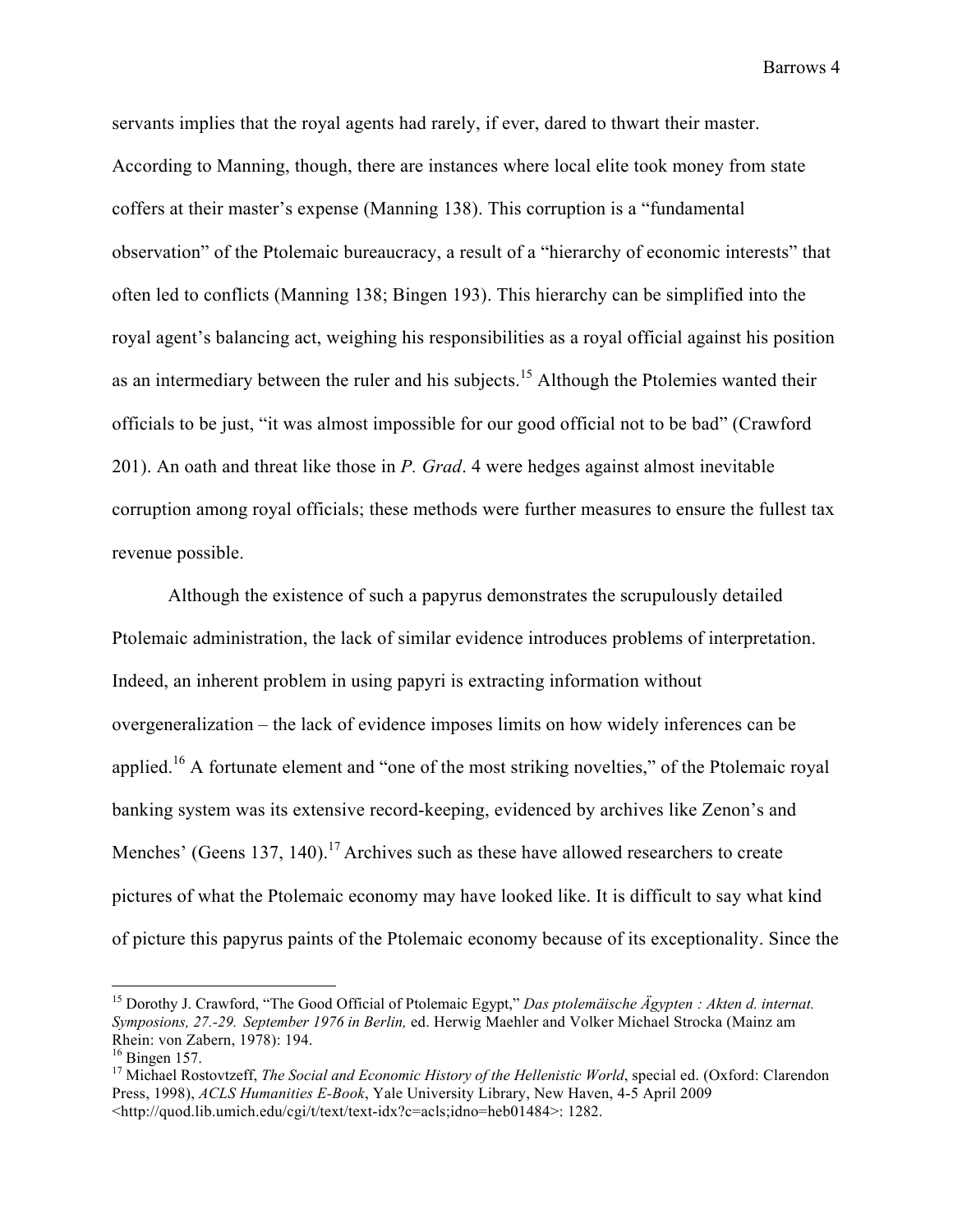Fayum featured a strong royal banking presence, an oath papyrus is inherently more likely to appear from it – royal record-keeping was so proliferate. There is some evidence for oath papyri in the Thebaid, but this is once again rooted in the differences in administrative structure between the two regions. The papyrus, *P.Berlin* 13535+23677 appears from Elephantine in the Thebaid, located at the border of Egypt.<sup>18</sup> However, the Elephantine was traditionally a garrison town and therefore would have had a high level of state presence naturally (Manning 33). Thus, a general conclusion about state involvement in the Thebaid based on the existence of *P.Berlin* 13535+2367 cannot be created. While there are general differences between the Thebaid and the Fayum that justify the hypothesis of this paper, there will always remain local exceptions that confound the conclusions to varying degrees.

This section has addressed some of the major issues that *P. Grad*. 4 raises. Its existence implies a high level of detail and bureaucratization within royally-administered banks. The oath of loyalty Semtheus swore and the personal accountability he had for tax collections underscores the basic Ptolemaic desire for revenue that pervaded its financial actions. Although many scholars suggest that the Ptolemies had a planned economy (Manning 134),  $^{19}$ economic development was often dictated by past traditions. The Thebaid in particular demonstrates how these two factors influenced the Ptolemies' financial centralization.

#### **III. The Temple finances and Administration in the Thebaid**

By the time the Ptolemies came to power, the temples already had a complex financial administration dating back from the pharaonic times, a structure that would have made the

<sup>&</sup>lt;sup>18</sup> In this papyrus dated 236 BCE, three tax collectors swear to collect a set amount of taxes. Andre Dollinger, "A taxcollector's oath," 10 April 2009 <http://www.reshafim.org.il/ad/egypt/texts/taxcollector.htm>.

<sup>&</sup>lt;sup>19</sup> Meyer Reinhold, *Studies in Classical History and Society* (Oxford; New York; Oxford University Press), *Ebrary*, Yale University Library, New Haven, 13 April 2009

<sup>&</sup>lt;http://site.ebrary.com/lib/yale/docDetail.action?docID=10084809>: 88.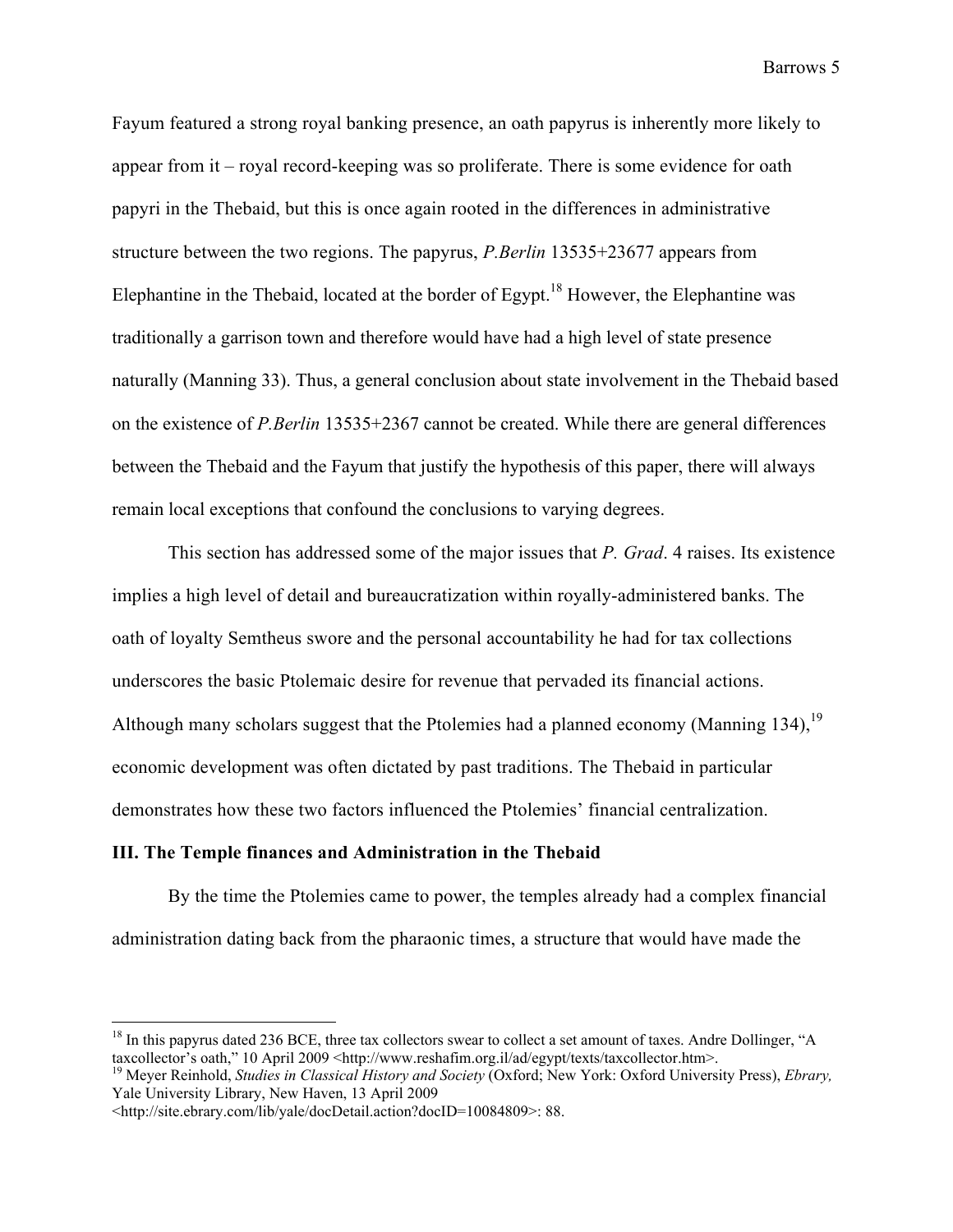Ptolemies unlikely to impose "a whole new system...on [this] precivilized landscape".<sup>20</sup> In Upper Egypt, temples had long histories of landownership and tax collection (Shipley 196), with some institutional aspects dating back over 700 years before the Ptolemies appeared.<sup>21</sup> The overall manager of the temples' economic activities was the *lesonis* (also translated as *archiereus*) - a high priest of the temple - a position established at least since the Third Intermediate Period (1069-664 BCE) of Egyptian history (Muhs 102-103). Brian Muhs describes an "overseer of the necropolis" as a member of the temple bureaucracy as well by whom the scribes wrote. These bureaucratic parallels to the Ptolemaic financial royal administration show that the Thebaid temples already had a similarly stratified and effective financial bureaucracy of its own hundreds of years before the Ptolemies' rules. The Ptolemies would have subverted the priests' positions within this financial structure and undermined their dynastic goals if they forced priests to swear a fiduciary oath promising loyalty to state superiors.

Although temples often served as administrative and financial centers of Egypt during pharaonic times (Manning 70), the Egyptian priests saw their ruler as the "chief officiant in every cult," (Manning 71) and therefore, priests were tied to the state religiously, rather than legally. For the ancient Egyptians, the pharaoh was a living god with absolute power who ensured the divine order of Egypt<sup>22</sup>; the Ptolemies, as foreign rulers, aligned themselves with this idea of the pharaoh in order to safeguard their own dynasty.<sup>23</sup> The pharaohs' priests were considered "Servants of God," whose essential responsibility was to preserve a "millennia-old

<sup>&</sup>lt;sup>20</sup> Graham Shipley, *The Greek World after Alexander:*  $323 - 30$  *BC* (London; New York: Routledge, 2000): 196.<br><sup>21</sup> Brian Muhs, *Tax Receipts, Taxpayers, and Taxes in Early Ptolemaic Thebes* (Chicago: Oriental Institute

<sup>&</sup>lt;sup>22</sup>Bob Brier and A. Hoyt Hobbs, *Daily Life of the Ancient Egyptians* (Westport: Greenwood Press, 2008): 39.<br><sup>23</sup> See Austin 274 for a discussion of a decree praising Ptolemy IV in pharaonic terms.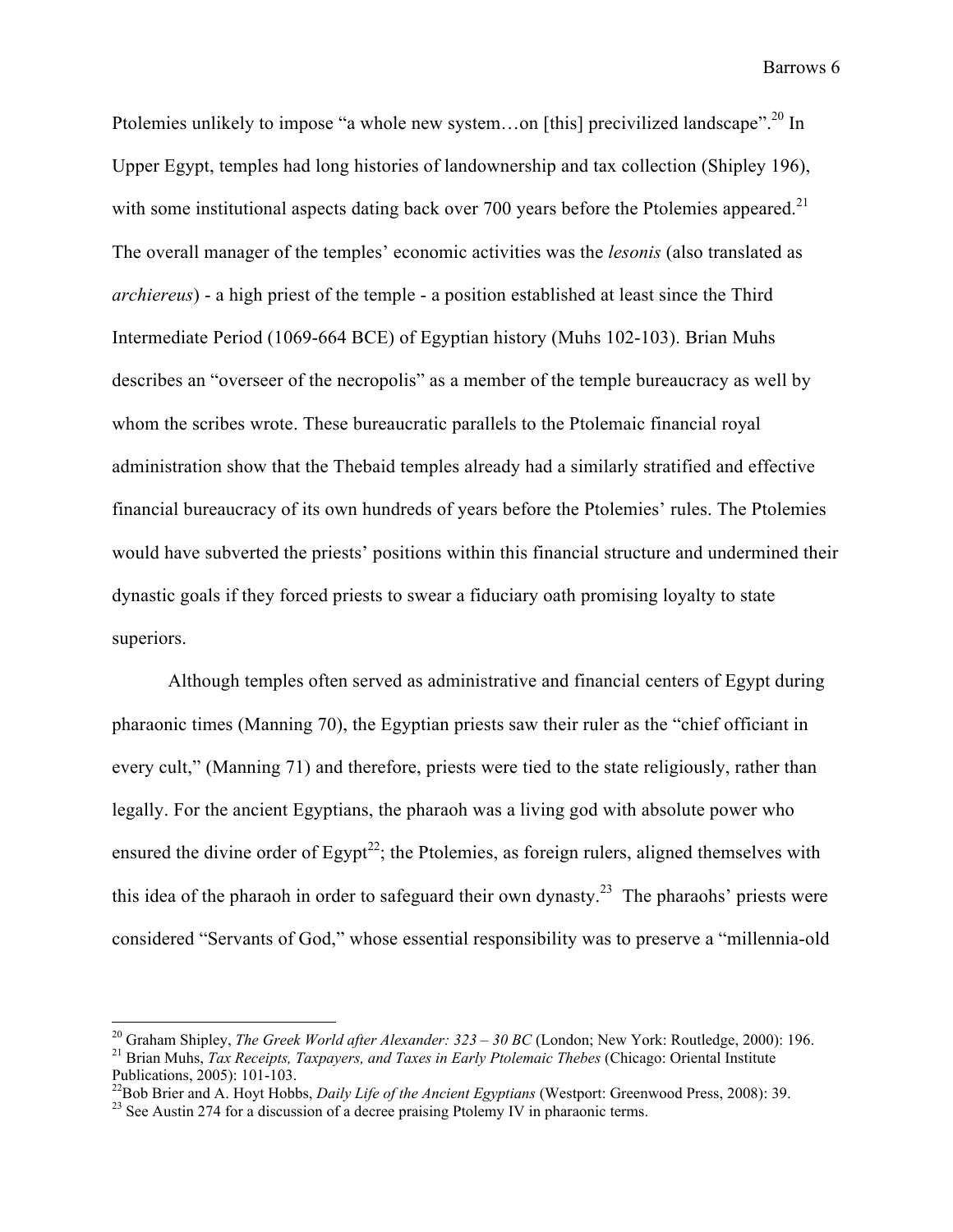tradition" of religious beliefs and practices.<sup>24</sup> However, because these priests also held secular positions for long periods of the year, there were doubts surrounding the priests' loyalty and religious knowledge (Shafer 10). Therefore, just as the royal banker had to take an oath before becoming an official, these priests likely also took vows during their initiation to "help guard against corruption" (Shafer 10). These could include vows of purity and integrity, but, most relevant of all, vows to obey cultic regulations and ethical principles (Shafer 10). Thus, priests' duties to the Egyptian religion and to the king as a god were the essential elements of their vow; tax collection for the king was not an essential element of their duties.

The priests had to maintain the temples' cultic functions with income from the temple estates – this would have precluded them from taking an oath to provide a set amount of revenue to the king. The temples, at least before the reforms under Ptolemy II and his successors, controlled large tracts of land of their own from which they derived most of their income, similar to how the Ptolemies gained their income from exploiting the land (Manning  $68$ ).<sup>25</sup> These tracts were cultivated by private individuals who would owe annual harvest taxes to the temple (Stead 1045). Because these taxes were paid to it directly, the temple could maximize its revenues and apply this income to the cultic requirements of the institution; as Miriam Stead put it, "the chief objective was self-sufficiency in all needs relating to temple personnel and cult requirements" (Stead 1045). The temples' direct collection of taxes further underscores the point that the temples had a complex financial bureaucracy before the Ptolemies arrived. The collected taxes went toward the temple cults' ultimate goal "to provide

 <sup>24</sup> Byron E. Shafer and Dieter Arnold, "Temples in Ancient Egypt: An Overview," *Temples of Ancient Egypt*, ed. Byron E. Shafer (Ithaca: Cornell University Press, 1997): 10; Michael Cheaveau, *Egypt in the Age of Cleopatra,* trans. David Lorton (Ithaca: Cornell University Press, 2000): 108. <sup>25</sup> Miriam Stead, "A Model to Facilitate the Study of Temple Administration in Graeco-Roman Egypt," *Atti del XVII*

*Congresso del Internazionale di Papirologia, vol. 3, (*Naples: Centro Internazionale per lo Studio dei Papiri Ercolanesi, 1984): 1045.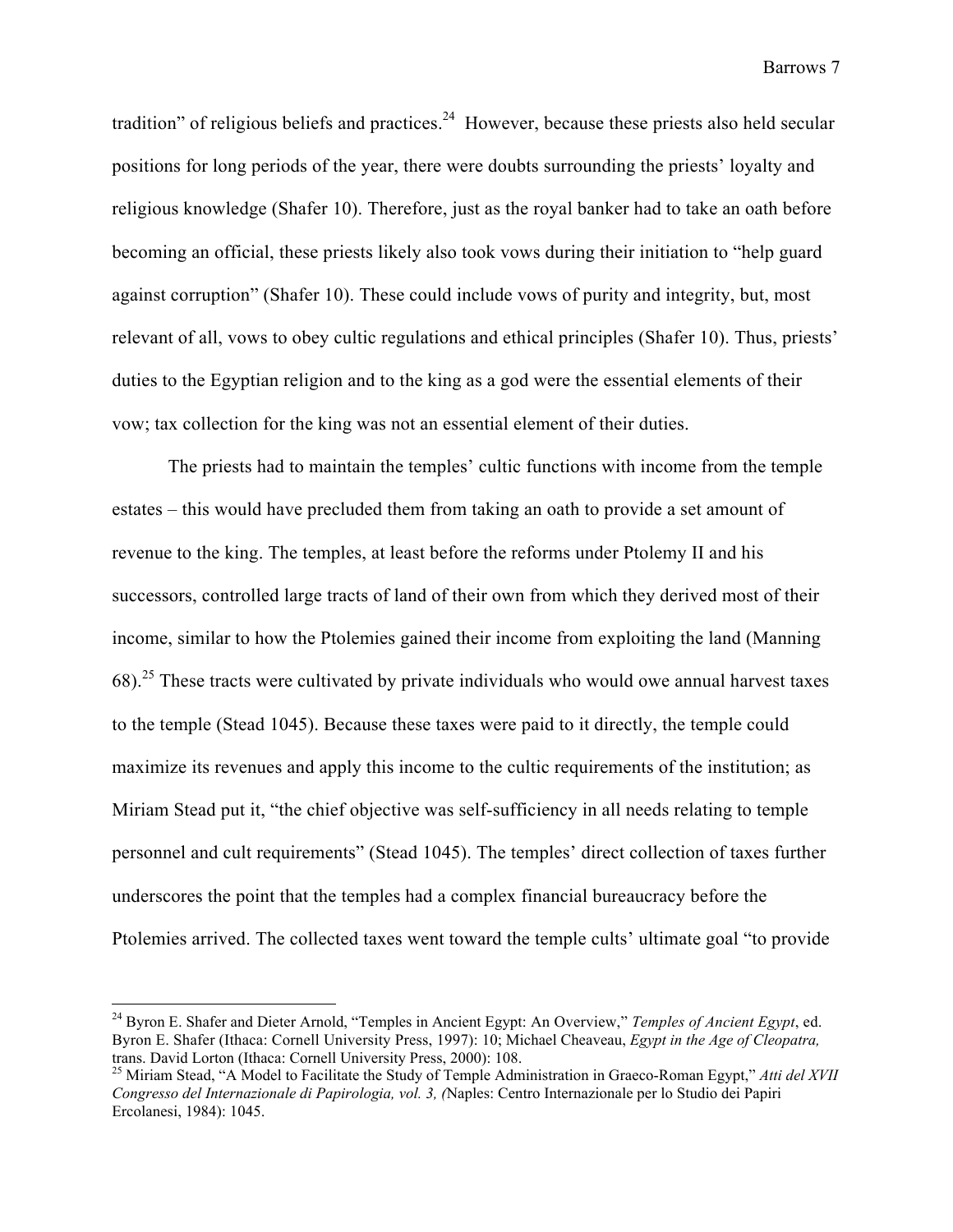a religious service for the whole community" (Stead 1052). Consequently, the priests would have wanted to maximize their revenue for their temple cults and pay as little as possible to the state.<sup>26</sup> If so, it can be argued that the Ptolemies would have forced the priests to swear that they would pay a given amount in taxes each year. However, the Ptolemies desired to project an image of reconciliation and patronage to pharaonic traditions and therefore would not have required priests to swear a statement undermining their primary responsibilities.

Before the Ptolemies arrived, the temples already had a rich financial history and complex financial structure created to sustain the temples' religious and cultic duties. The Ptolemies would not have forced priests to swear any form of loyalty to the state since this would contradict the priests' position within Egyptian society and their financial goals as related to the temples. Efforts to centralize in the third century BCE would need to accommodate the Thebaid's temples (Manning 67).

### **IV. The Thebaid and Ptolemaic Accommodation: Not like the Fayum**

The Fayum was much likelier to have produced an oath papyrus because of the intensity of royal economic involvement there. During the early Ptolemaic period, there was such a large amount of unsettled Fayum land available that the Ptolemies undertook a grand reclamation,<sup>27</sup> attracting large numbers of Greeks and of Egyptians from other areas of the kingdom with grants of new land (Manning 125). In order to collect taxes from this new land, however, the Ptolemies needed a great number of state banks and officials to carry out the work. In fact, the state-administered structure of the Fayum directly influenced the great number of banks in that region (Von Reden 263). However, while there was a tendency toward

 $26$  This is akin to how the Ptolemies wanted to maximize their revenues for their own cults in that the Ptolemies created grandiose images, parades, etc. which required a steady stream of high income. See Austin 449, 453 for examples of Ptolemaic wealth and its connection to their images as Hellenistic kings. <sup>27</sup> See Manning 104-105 for a discussion on the logistics of the operation.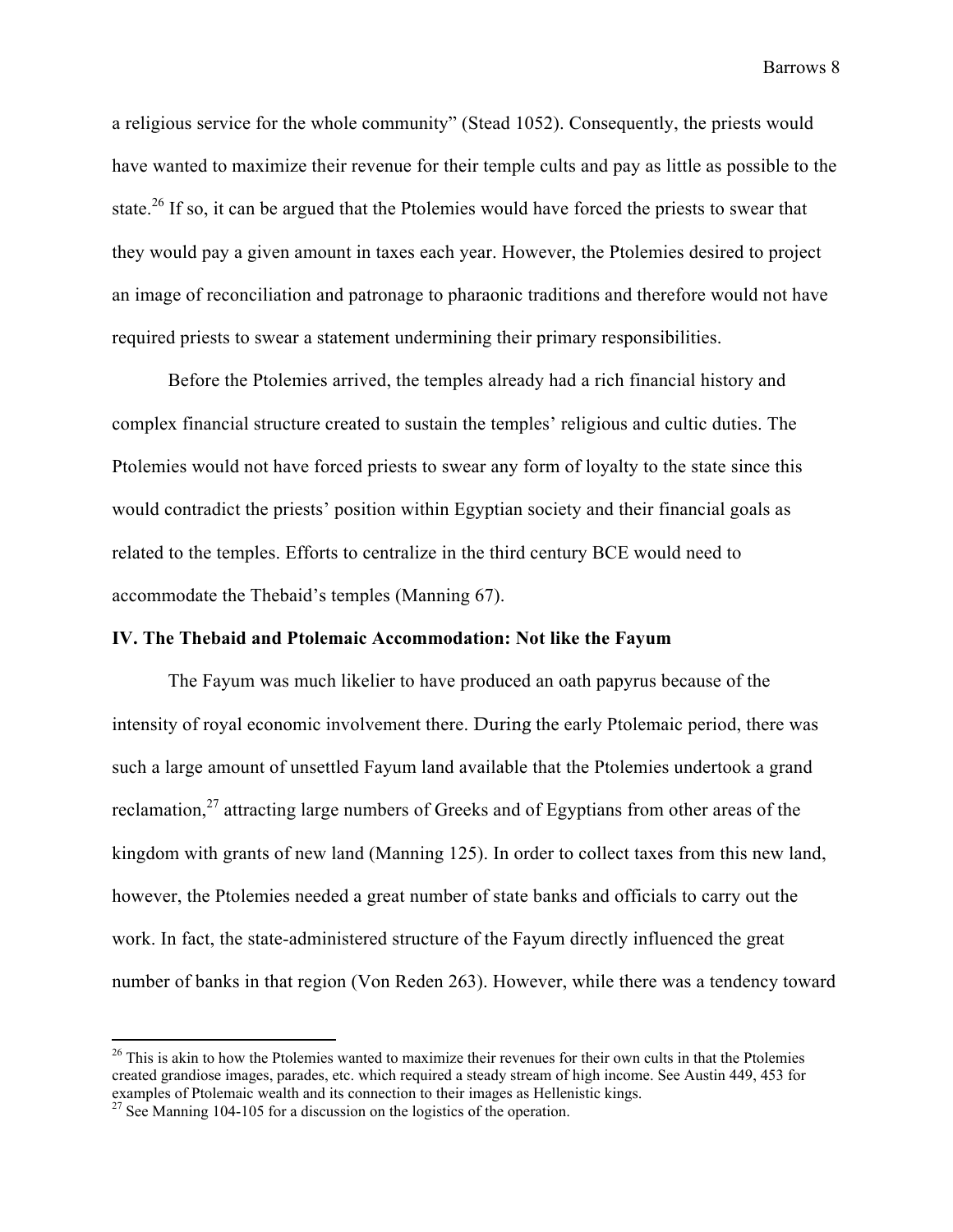royal control, the Ptolemies still put local officials in charge of smaller areas and made them personally responsible for the revenue of that area (Manning 125). Since the government was mainly interested in the revenues from the new agricultural land (Manning 125), local officials must have sworn an oath like that in *P. Grad*. 4. <sup>28</sup> The Fayum did have an atypical amount of royal financial involvement, though (Manning 102); the existence of *P. Grad*. 4 may just be a result of this exceptionality, rather than a result of state control only. However, the rarity of *P. Grad*. 4 within the context of the Fayum and its characteristics still supports the idea that the Thebaid could not have produced *P. Grad*. 4 – a region with strong temple influences, rather than strong royal involvement, did not feature the same institutions that necessitated an oath.

Although the Ptolemies wanted to increase tax revenues from the Thebaid, the Ptolemies' need to appease the priesthood required gradual methods of increasing revenue collection that did not interfere with temple finances or with the priests' roles in the temples directly. To "live the proper life of a king" (Shipley 228), the Ptolemies sought to increase the amount of royal and cleruchic agricultural land in Egypt, since this land directly increased tax revenues (Shipley 226).<sup>29</sup> However, perhaps as a result of the lack of manpower and available land in the Thebaid, the Ptolemies allowed the temples to retain nominal control of their land (Manning 50). Instead, the Ptolemies streamlined the tax collection in the region and gave concessions to the temples as they streamlined. There are some cases where Greeks, probably royal rather than temple officials, began overseeing the tax collection, but private individuals who cultivated land for the temples still paid harvest taxes directly to the temples (Muhs 9). There is also evidence that the Ptolemies may have instituted a single sales tax collected by the state in the place of a temple sales tax paired with a state sales tax (Muhs 10). To compensate

<sup>&</sup>lt;sup>28</sup> See the first section of this paper for a review of the need for an oath.<br><sup>29</sup> Cleruchs were new settlers to Egypt who were given plots of land as rewards for moving there. See Shipley 217.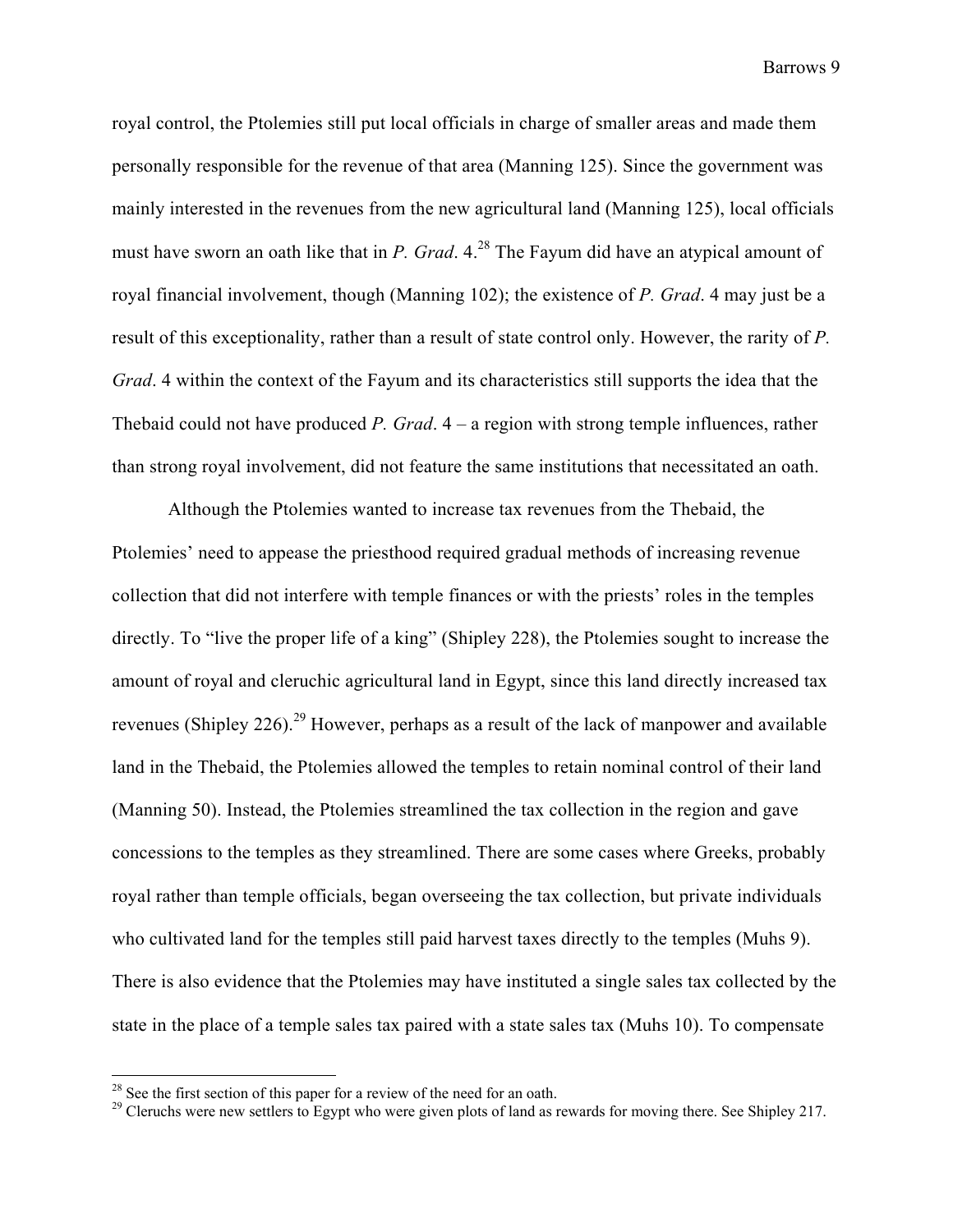for the increasing government control, the Ptolemies created the *syntaxis* to provide priest with a regular income (Stead 1047). The streamlined revenue collection and compensatory income to the temples ensured that the Thebaid temples were not cheating the state. These methods also allowed the priests to continue their traditional roles within the temple administration. It is possible that the royal officials who oversaw these new processes swore oaths to the state. However, the relative scarcity of banks in the region precludes the idea that the Thebaid could have produced enough oath papyri to result in one existing today.

While the Ptolemies did centralize financial operations, they recognized the importance of the temples as social and economic centers (Manning 162) and as a result, merely imposed a layer of bureaucracy atop the temples' established structure – priests would not need to swear to the state. Indeed, the Ptolemies did not seek absolute control of the Thebaid's finances. In their centralization processes, the Ptolemaic rulers sought relationships between themselves and the local elite – in the Thebaid, the local elite would have been the priesthood (Manning 69). As noted in section II, the Ptolemies could not require the priests to swear loyalty to the state. Instead, the Ptolemies incorporated and managed the temple's financial administration through state agents (Manning 67,162). It is possible that the Ptolemies would require the state officials overseeing the temple banks to swear an oath. However, just as the state administrative structure in the Fayum dictated that the Fayum needed many banks, the temple administration of the Thebaid's finances resulted in a "relative scarcity of banks in the Thebaid" (Von Reden 263). The influence of the temples in the Thebaid resulted in a relatively thin layer of bureaucracy in the Thebaid compared to that in the Fayum. As a result, an oath papyrus in the Thebaid is unlikely to exist. There were too few officials in the Thebaid that the probability of finding one in the Thebaid is rather low.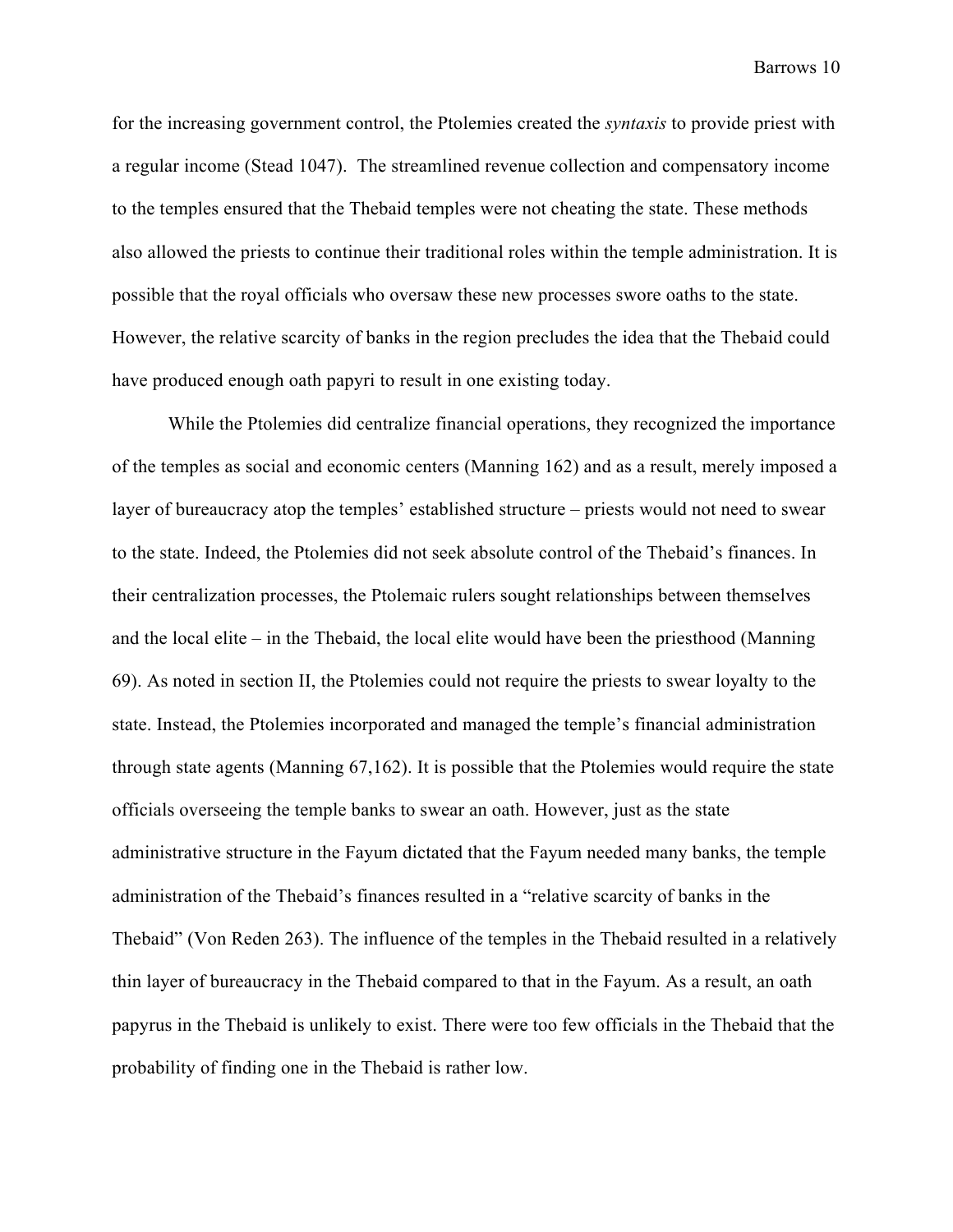Though the Ptolemies made efforts to place the Thebaid under state control, they could not forcibly impose new administrative mechanisms on the Thebaid unless they wanted to alienate themselves from their subjects. The Fayum, on the other hand, underwent state reclamation and thus, royal control had no historical precedents to accommodate. Since Egyptian priests were important for the legitimization of the empire (Manning 50), the Ptolemies accommodated them with bureaucratic methods that make it virtually impossible to believe that the Thebaid would have produced or will produce an oath papyrus.

### **V. Conclusion**

This paper's hypothesis claims that the Thebaid region is highly unlikely to produce a papyrus like *P. Grad*. 4. The Ptolemies understood what it meant to be foreign rulers in Egypt, and as a result, centralized financial control in the Thebaid carefully and lightly. An oath papyrus is thus unlikely to be traced to the Thebaid because of the region's scarcity of royal control and the Ptolemies' respect for the priesthood. As more documentation is found in areas of Egypt besides the Fayum (Manning 15), the hypothesis of this paper may or may not be disproved. There has been little archaeological excavation of areas besides the Fayum. This limits the ability to assess Ptolemaic economic history over time, and thus, conclusively eliminate the Thebaid as an area with oath papyri (Manning 15). Once more excavation is completed, one papyrus could materialize.

Through the regional analysis of *P. Grad.* 4, this paper has explained the key characteristics of the Thebaid's temple administration and their effects on the Ptolemies' economic plans. The Ptolemaic rulers' light touch in the Thebaid region demonstrates that they were not interested in absolute control over every aspect of their large kingdom, but rather, they were interested in creating a dynastic legacy. In the end, the Ptolemies gauged their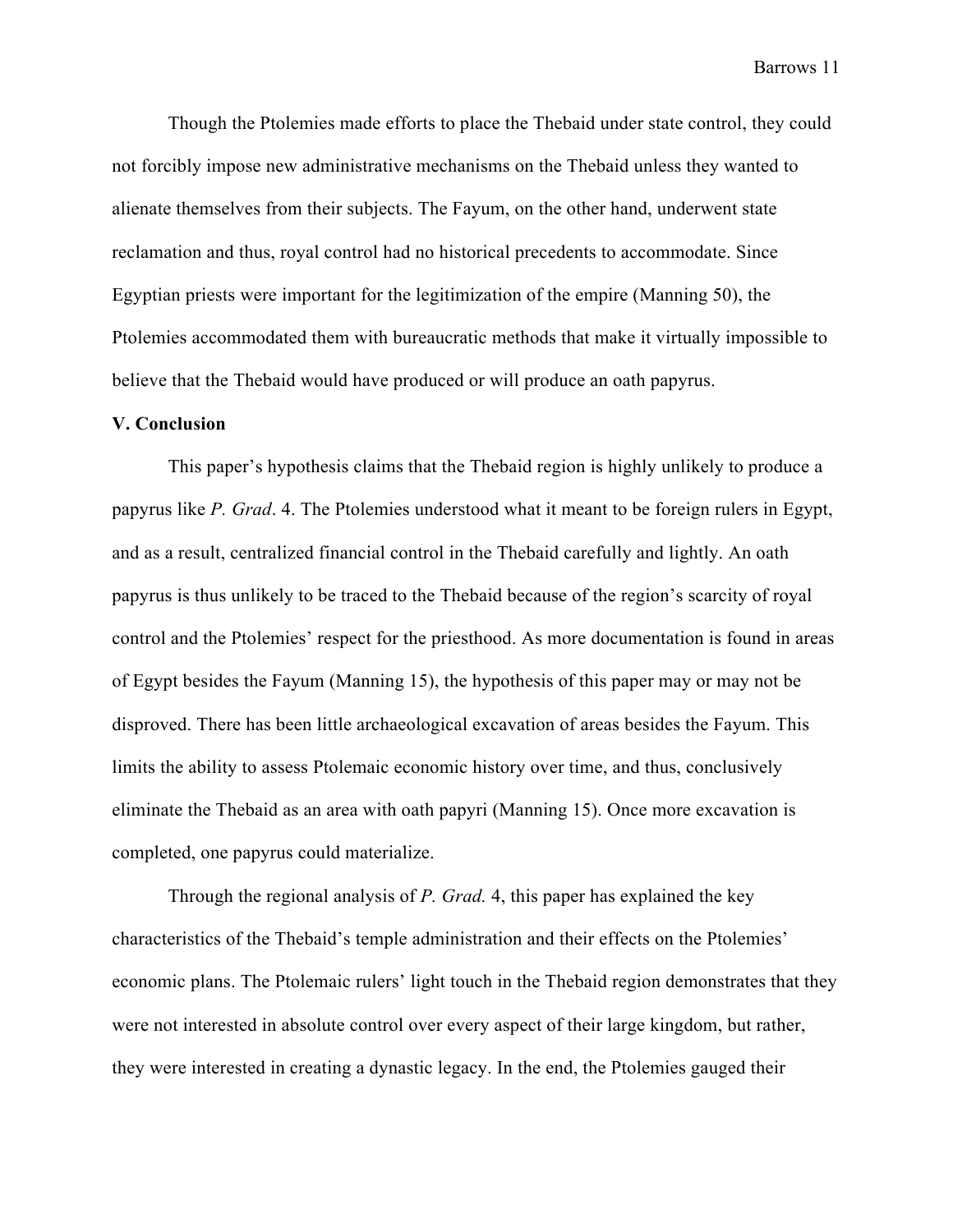kingdom's character well: their dynasty lasted for over three hundred years, far longer than any

of their Hellenistic rivals' kingdoms.

# Bibliography

- Austin, Michael. *The Hellenistic World from Alexander to the Roman Conquest: A Selection of Ancient Sources in Translation*. 2nd edition. Cambridge: Cambridge University Press, 2006.
- Bagnall, Roger S. and Peter Derow, eds. *The Hellenistic Period: Historical Sources in Translation*. 2nd ed. Oxford; Malden, MA: Blackwell, 2004.
- Bevan, Edwyn Robert. *The House of Ptolemy: a History of Egypt under the Ptolemaic* Dynasty. 1<sup>st</sup> American ed. Chicago: Argonaut, 1968.
- Bingen, Jean. *Hellenistic Egypt: Monarchy, Society, Economy, Culture*. Berkeley: University of California Press, 2007.
- Brier, Bob and Hoyt Hobbs. *Daily Life of the Ancient Egyptians*. 2nd ed. Westport: Greenwood Press, 2008.
- Chauveau, Michel. *Egypt in the Age of Cleopatra*. Translated by David Lorton. Ithaca: Cornell University Press, 2000.
- Clarysse, Willy. "The Archive of the Praktor Milon." *Edfu, an Egyptian Provincial Capital in the Ptolemaic Period*. Ed. Katelijn Vandorpe and Willy Clarysse. Wetteren: Universa Press, 2003. 17-27.
- Crawford, Dorothy J. "The Good Official of Ptolemaic Egypt." *Das ptolemäische Ägypten : Akten d. internat. Symposions, 27.-29. September 1976 in Berlin.* Ed. Herwig Maehler and Volker Michael Strocka. Mainz am Rhein: von Zabern, 1978. 194-202.
- Dollinger, Andre. "A taxcollector's oath." 10 April 2009 <http://www.reshafim.org.il/ad/egypt/texts/taxcollector.htm>.
- Geens, Karolien. "Financial Archives of Graeco-Roman Egypt." *Pistoi dia ten technen*: *Bankers, Loans, and Archives in the Ancient World: Studies in Honour of Raymond Bogaert*. Ed. Koenraad Verboven, Katelijn Vandorpe, and Véronique Chankowski. Leuven: Peeters, 2008. 133-151.
- Lewis, Napthali. *Greeks in Ptolemaic Egypt: Case Studies in the Social History of the Hellenistic World*. Oxford: Clarendon Press, 1986.
- Manning, Joseph. *Land and Power in Ptolemaic Egypt: the Structure of Land Tenure*. Cambridge: Cambridge University Press, 2003.